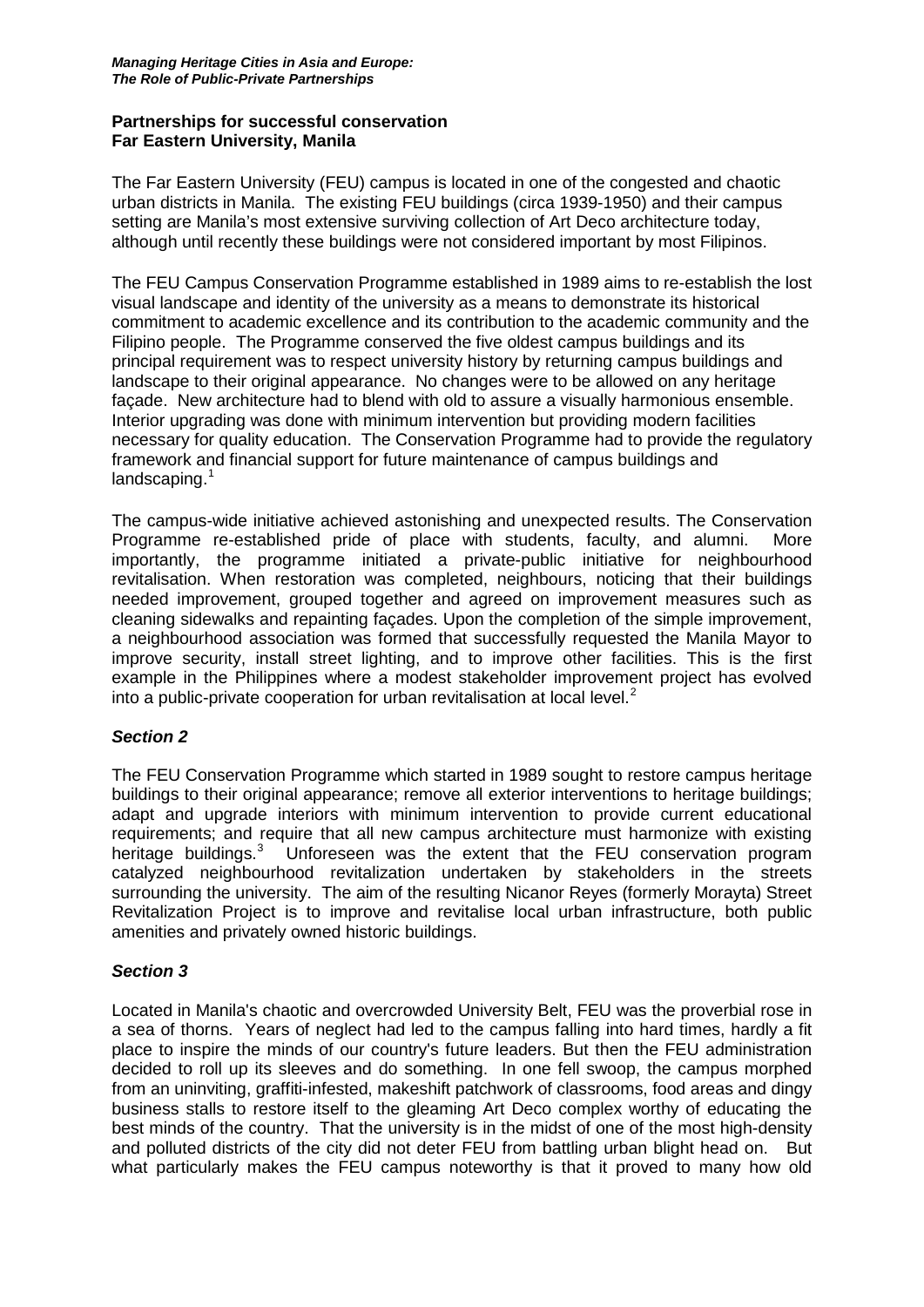buildings do not have to mean derelict and unfashionable. In fact the restored buildings are hip and cool. $4$ 

Inspired by the new look of the campus, its neighbours started a revitalization programme, first volunteering to repaint their facades, then improving the sidewalks in front of their properties. After a series of small street improvement projects privately done by the stakeholders, the city government took notice of their initiative and responded by providing additional street improvement, such as repaving the sidewalks, improving street lighting, and providing better security.<sup>[5](#page-3-4)</sup> Their joint involvement evolved into an unprecedented publicprivate initiative for neighbourhood revitalization, the first such cooperation in the Philippines for urban regeneration based on conservation and an example that citizens can make government respond to their needs rather than simply wait for government handouts. $^6$  $^6$ 

The Nicanor Reyes Street Revitalization Initiative brings together the following partners:

- Far Eastern University, which has provided the forum for stakeholder dialogue and consultation and expertise in urban development
- Local home and shop owners who voluntarily improved the conditions in their street at their own expense, eventually grouping together to clean sidewalks and repaint façades before forming association of neighborhood building and shop owners
- The city government which made infrastructural improvements in the neighbourhood

#### *Section 4*

Aside from the obvious visual, cultural and technical improvements to the site, one of the ongoing outcomes of the project has been the formation of the Nicanor Reyes Street Revitalisation Initiative, widely regarded as a model for a community-based approach to urban revitalisation. In 2005, FEU was awarded a UNESCO Asia-Pacific Awards for Cultural Heritage Conservation, the commendation of which reads "the conservation of […] the largest ensemble of Art Deco architecture that survives in Manila today, first and foremost reconfirms the feasibility of preserving fine examples of the younger building stock and the pedagogic effect such an exemplary project has on the community"<sup>[7](#page-3-6)</sup> The project has led local government to designate the whole University Belt Area as its next area for development and the parntership is now undertaking a study into future public-private partnerships for urban renewal. Other universities have been inspired to undertake research into the streets where they are located, forming the Inter-University Cooperation for Community-based Urban Renewal (IUCCURE) and running a workshop to help further schools link with efforts to develop continuing local knowledge generation for the urban revitalization and cultural heritage preservation of the streets of Manila.<sup>[8](#page-3-7)</sup>

# *Section 5*

This case study shows us that:

- It is becoming a universally accepted concept that collaborative partnerships among the city stakeholders are the key to the continued vitality, liveability and sustainability of cities.
- City based or urban universities can be a key player in the partnership with the local authorities in close coordination with urban communities.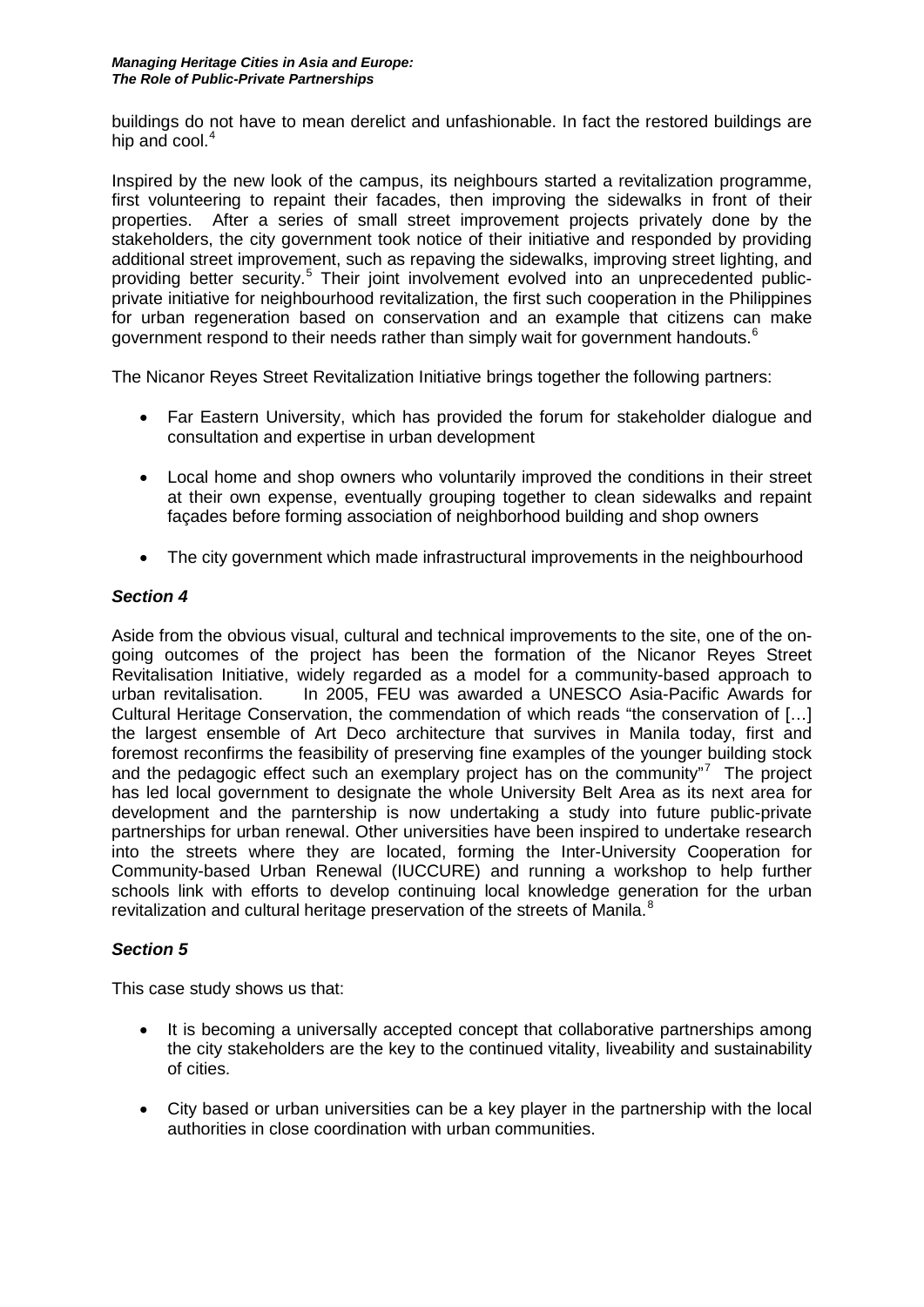*Managing Heritage Cities in Asia and Europe: The Role of Public-Private Partnerships*

- Urban partnerships can be venues where the academic and technical expertise of the universities and the practical and actual experience of local authorities and communities can converge and synergize to build a mutually beneficial connection, communication, cooperation and collaboration for the betterment of the city.
- As universities are given the opportunity to actually apply their ideas and concepts of urban development, the local authorities and urban communities are introduced to helpful processes and methodologies that can enlighten and empower them.

We recommend that a mutually reinforcing partnership should be forged between an institution that can primarily think and those that are mandated to act or implement programs and projects for the public good. The social component of "town-gown" agreements has become more critical as universities have grown more willing to be a part of the community, not just located in the community.<sup>[9](#page-3-8)</sup>

# *Section 6*

Augusto Villalón Architect, Cultural Heritage Planner Chair ICOMOS Philippine Committee Email: [afvillalon@hotmail.com](mailto:afvillalon@hotmail.com)

#### *Section 7*

<sup>1</sup> UNESCO Asia-Pacific Heritage Awards for Cultural Heritage Conservation, 2005 Honourable Mention [http://www.unescobkk.org/culture/world-heritage-and-immovable](http://www.unescobkk.org/culture/world-heritage-and-immovable-heritage/asia-pacific-heritage-awards-for-culture-heritage-conservation/previous-heritage-awards-2000-2010/2005/award-winners/far-eastern-university/)[heritage/asia-pacific-heritage-awards-for-culture-heritage-conservation/previous-heritage](http://www.unescobkk.org/culture/world-heritage-and-immovable-heritage/asia-pacific-heritage-awards-for-culture-heritage-conservation/previous-heritage-awards-2000-2010/2005/award-winners/far-eastern-university/)[awards-2000-2010/2005/award-winners/far-eastern-university/](http://www.unescobkk.org/culture/world-heritage-and-immovable-heritage/asia-pacific-heritage-awards-for-culture-heritage-conservation/previous-heritage-awards-2000-2010/2005/award-winners/far-eastern-university/)

<sup>2</sup> Villalón, Augusto, 2006. "Partnerships for successful conservation" in the *Report and Conclusions of the National Seminar on The Preservation of Urban Heritage in Cambodia,* held in Phnom Penh 16 & 17 January 2006 <http://unesdoc.unesco.org/images/0015/001511/151186e.pdf>

<sup>3</sup> Pugeda, Annie, 2008. "Conservation and Management of the Far Eastern University Heritage Structures"

[http://www.hdm.lth.se/fileadmin/hdm/alumni/papers/CMHB\\_2008b/21\\_PHI\\_Annie\\_Pugeda\\_-](http://www.hdm.lth.se/fileadmin/hdm/alumni/papers/CMHB_2008b/21_PHI_Annie_Pugeda_-_Far_Eastern_University.pdf) Far\_Eastern\_University.pdf p 31

<sup>4</sup> Excerpts from September 19, 2005 issue of the Philippine Daily Inquirer, quoted in "Pride" of Place" by Augusto Villalón

[http://www.pinoyexchange.com/forums/showthread.php?t=229026&s=ccd0eb72d86c8cf806](http://www.pinoyexchange.com/forums/showthread.php?t=229026&s=ccd0eb72d86c8cf8069e5b2e37d808e5) [9e5b2e37d808e5](http://www.pinoyexchange.com/forums/showthread.php?t=229026&s=ccd0eb72d86c8cf8069e5b2e37d808e5)

<sup>5</sup> UNESCO Asia-Pacific Heritage Awards for Cultural Heritage Conservation, 2005 Honourable Mention [http://www.unescobkk.org/culture/world-heritage-and-immovable](http://www.unescobkk.org/culture/world-heritage-and-immovable-heritage/asia-pacific-heritage-awards-for-culture-heritage-conservation/previous-heritage-awards-2000-2010/2005/award-winners/far-eastern-university/)[heritage/asia-pacific-heritage-awards-for-culture-heritage-conservation/previous-heritage](http://www.unescobkk.org/culture/world-heritage-and-immovable-heritage/asia-pacific-heritage-awards-for-culture-heritage-conservation/previous-heritage-awards-2000-2010/2005/award-winners/far-eastern-university/)[awards-2000-2010/2005/award-winners/far-eastern-university/](http://www.unescobkk.org/culture/world-heritage-and-immovable-heritage/asia-pacific-heritage-awards-for-culture-heritage-conservation/previous-heritage-awards-2000-2010/2005/award-winners/far-eastern-university/)

<sup>6</sup> Excerpts from September 19, 2005 issue of the Philippine Daily Inquirer, quoted in "Pride of Place" by Augusto Villalón